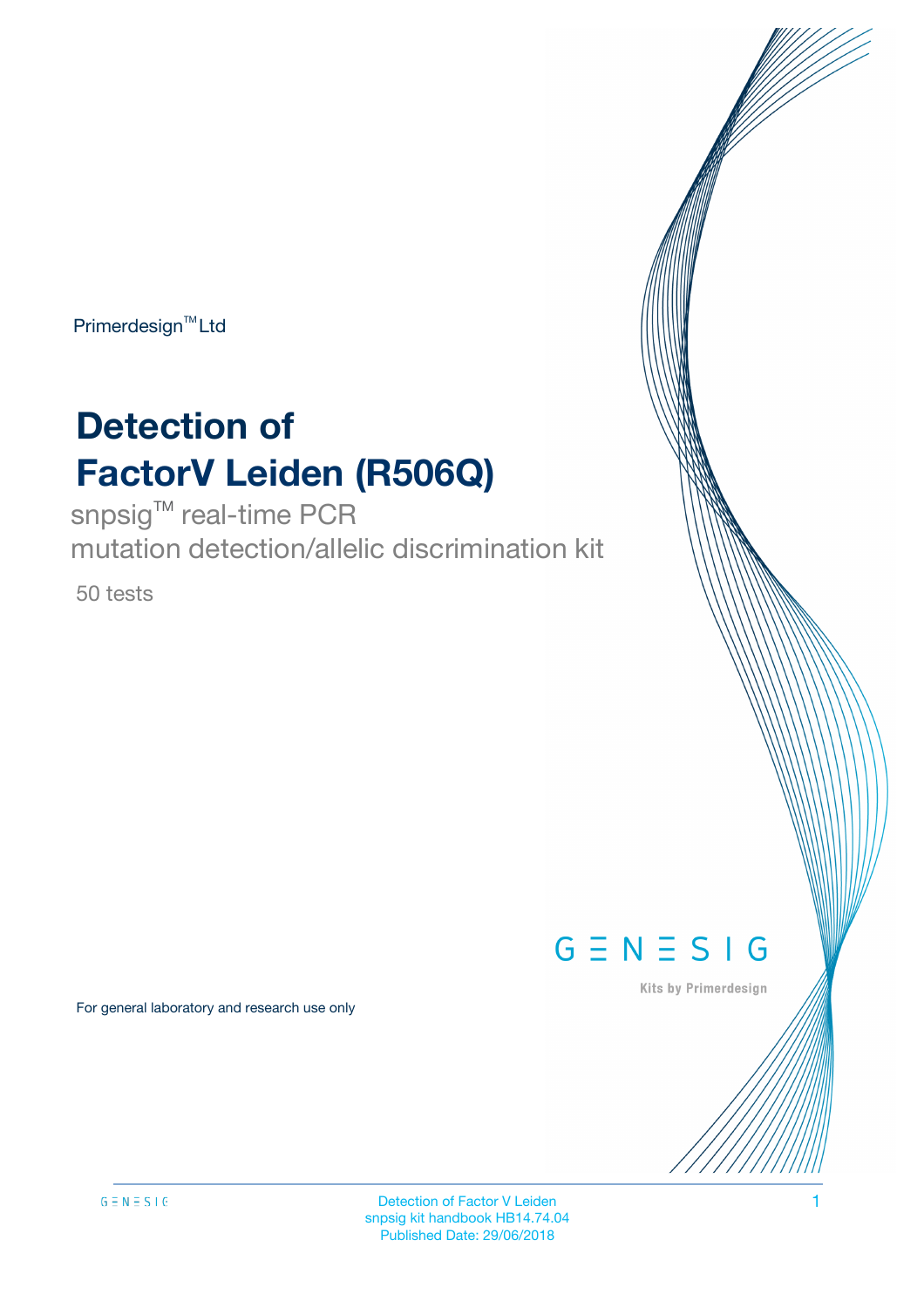## Kit contents

**• Factor V Leiden genotyping primer/probe mix (50 reactions BROWN)** ROX and VIC labelled

- **Wild-type positive control template (RED)**
- **Mutant positive control template (RED)**
- **RNase/DNase free water (WHITE)** for resuspension of primer/probe mix
- **Template preparation buffer (YELLOW)** for resuspension of positive control templates

### Reagents and equipment to be supplied by the user

#### **Real-time PCR Instrument**

Must be able to read fluorescence through the VIC and ROX channels

#### **oasig**TM **lyophilised, Precision®PLUS or Precision® FAST 2X qPCR Master Mix**

This kit is designed to work well with oasig, PrecisionPLUS or PrecisionFAST 2X qPCR Master Mix. Primerdesign can only guarantee accurate genotyping results when oasig, PrecisionPLUS or PrecisionFAST Master Mix is used.

**Pipettors and Tips**

**Vortex and centrifuge**

**Thin walled 1.5 ml PCR reaction tubes**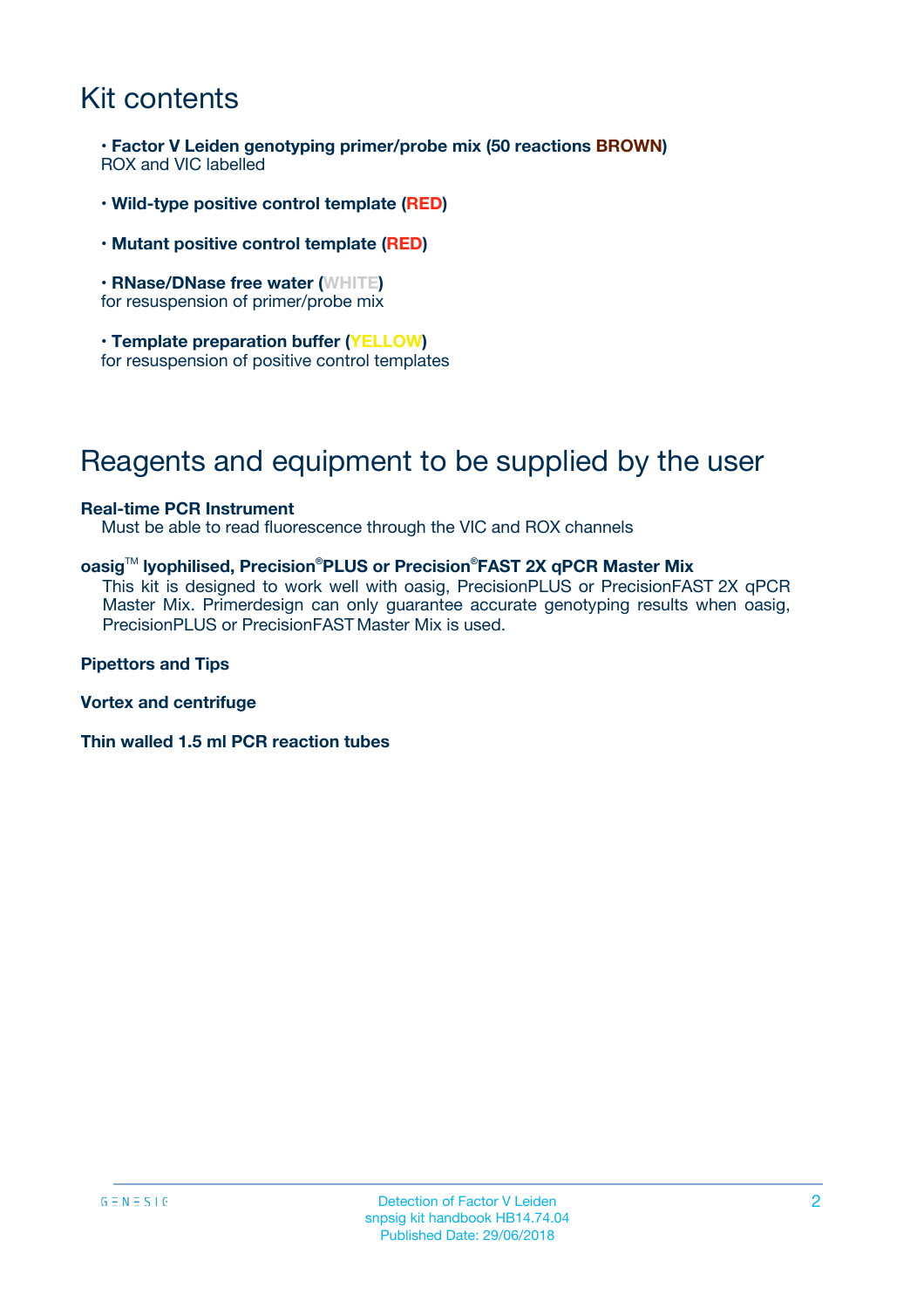### Kit storage and stability

This kit is stable at room temperature but should be stored at -20ºC on arrival. Primerdesign does not recommend using the kit after the expiry date stated on the pack. Once the lyophilised components have been resuspended, unnecessary repeated freeze/thawing should be avoided. The kit is stable for six months from the date of resuspension under these circumstances.

### Suitable sample material

All kinds of sample material suited for PCR amplification can be used. Please ensure the samples are suitable in terms of purity, concentration, and DNA integrity. Always run at least one negative control with the samples. To prepare a negative control, replace the template DNA sample with RNase/DNase free water.

### Notices and disclaimers

This product is developed, designed and sold for research purposes only. It is not intended for human diagnostic or drug purposes or to be administered to humans unless clearly expressed for that purpose by the Food and Drug Administration in the USA or the appropriate regulatory authorities in the country of use. During the warranty period Primerdesign snpsig detection kits allow precise and reproducible data recovery combined with excellent sensitivity. For data obtained by violation to the general GLP guidelines and the manufacturer's recommendations the right to claim under guarantee is expired. PCR is a proprietary technology covered by several US and foreign patents. These patents are owned by Roche Molecular Systems Inc. and have been sub-licensed by PE Corporation in certain fields. Depending on your specific application you may need a license from Roche or PE to practice PCR. Additional information on purchasing licenses to practice the PCR process may be obtained by contacting the Director of Licensing at Roche Molecular Systems, 1145 Atlantic Avenue, Alameda, CA 94501 or Applied Biosystems business group of the Applera Corporation, 850 Lincoln Centre Drive, Foster City, CA 94404. In addition, the 5' nuclease assay and other homogeneous amplification methods used in connection with the PCR process may be covered by U.S. Patents 5,210,015 and 5,487,972, owned by Roche Molecular Systems, Inc, and by U.S. Patent 5,538,848, owned by The Perkin-Elmer Corporation.

### **Trademarks**

#### Primerdesign™ is a trademark of Primerdesign Ltd.

The PCR process is covered by US Patents 4,683,195, and 4,683,202 and foreign equivalents owned by Hoffmann-La Roche AG. BI, ABI PRISM® GeneAmp® and MicroAmp® are registered trademarks of the Applera Genomics (Applied Biosystems Corporation). BIOMEK® is a registered trademark of Beckman Instruments, Inc.; iCycler™ is a registered trademark of Bio-Rad Laboratories, Rotor-Gene is a trademark of Corbett Research. LightCycler™ is a registered trademark of the Idaho Technology Inc. GeneAmp®, TaqMan® and AmpliTaqGold® are registered trademarks of Roche Molecular Systems, Inc., The purchase of the Primerdesign reagents cannot be construed as an authorization or implicit license to practice PCR under any patents held by Hoffmann-LaRoche Inc.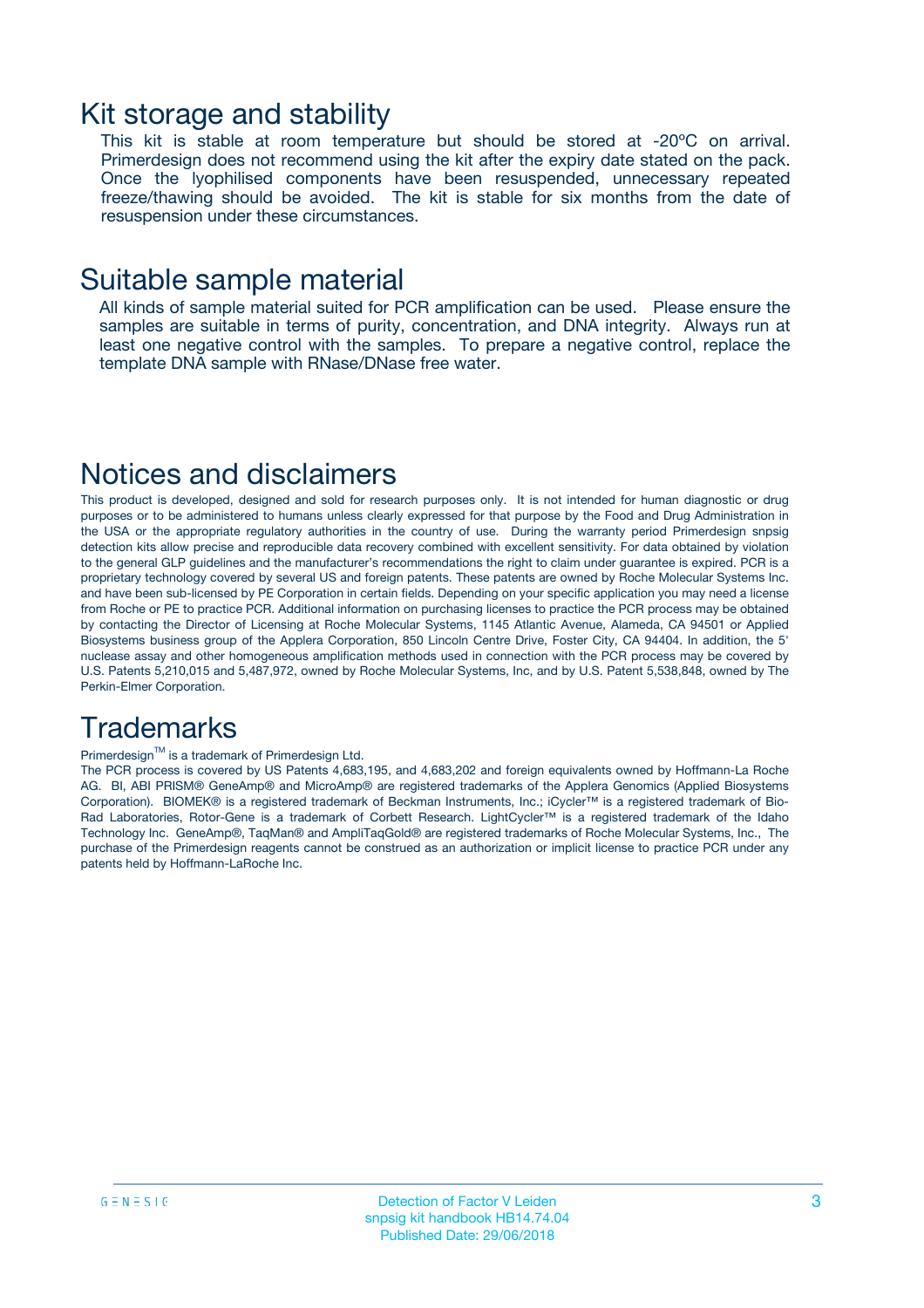### Principles of the test

#### **Genotyping by real-time PCR using hydrolysis probes**

Each genotyping primer/probe mix contains two labelled probes homologous to the two genotypes under investigation. During qPCR amplification of the target DNA the probes will compete for binding across the variant region. The probe that is 100% homologous to the DNA binding site will preferentially bind and give a fluorescent signal as PCR proceeds. It follows that the wild-type sequence will give a strong amplification plot through one channel whilst giving a very weak signal through the alternative channel. Homozygous variant samples will give an exactly inverse result. Heterozygote samples contain both probe binding sites on each of the two alleles and therefore give an intermediate single through both channels. The three possible genotypes can be resolved by comparing end point fluorescence. Most hardware platforms can perform this analysis automatically.

#### **Positive controls**

The kit contains positive control templates for each of the two genotypes. These can be run as parallel samples to give control signals for each genotype. In order to provide good positive control data that is directly relevant to the samples under test, the control DNA should be used at a similar copy number to the sample DNA. This protocol contains guidelines for varied dilution of the positive control templates depending on the level of genomic DNA added to each sample. The optimum sample DNA level is 5ng. Positive control templates are a potential contamination risk to subsequent tests so must be handled carefully.

#### **Negative control**

To confirm absence of contamination, a negative control reaction should be included every time the kit is used. In this instance, the RNase/DNase free water should be used instead of template. A negative result indicates that the reagents have not become contaminated while setting up the run. If a positive result is obtained the results should be ignored and the test samples repeated. Possible sources of contamination should first be explored and removed.

#### **Thermocycling parameters**

The optimum cycling parameters for Primerdesign genotyping kits is a two-step cycling procedure. The first set of cycles are designed for optimal PCR amplification. Where the test samples contain very low levels of input gDNA (<1ng), additional first stage cycles can be added. The second set of cycles are optimal for probe discrimination and therefore cycle at a higher temperature. Fluorescent data is only collected during the second set of amplification cycles. These parameters can be programmed into most machines but it should be noted that the reported Cycle threshold values produced by this program will be lower than usual and that this is expected.

#### **Master mix compatibility**

PrecisionPLUS Master Mix, PrecisionFAST Master Mix and oasig Master Mix contain the enzyme, nucleotides, buffers and salts at precisely the correct concentration for this application. The annealing temperatures of the primer and probe have been carefully calibrated and any change in the reaction buffer can significantly alter the performance of the assay. For this reason Primerdesign can only guarantee accurate genotyping results when PrecisionPLUS, PrecisionFAST or oasig Master Mix is used.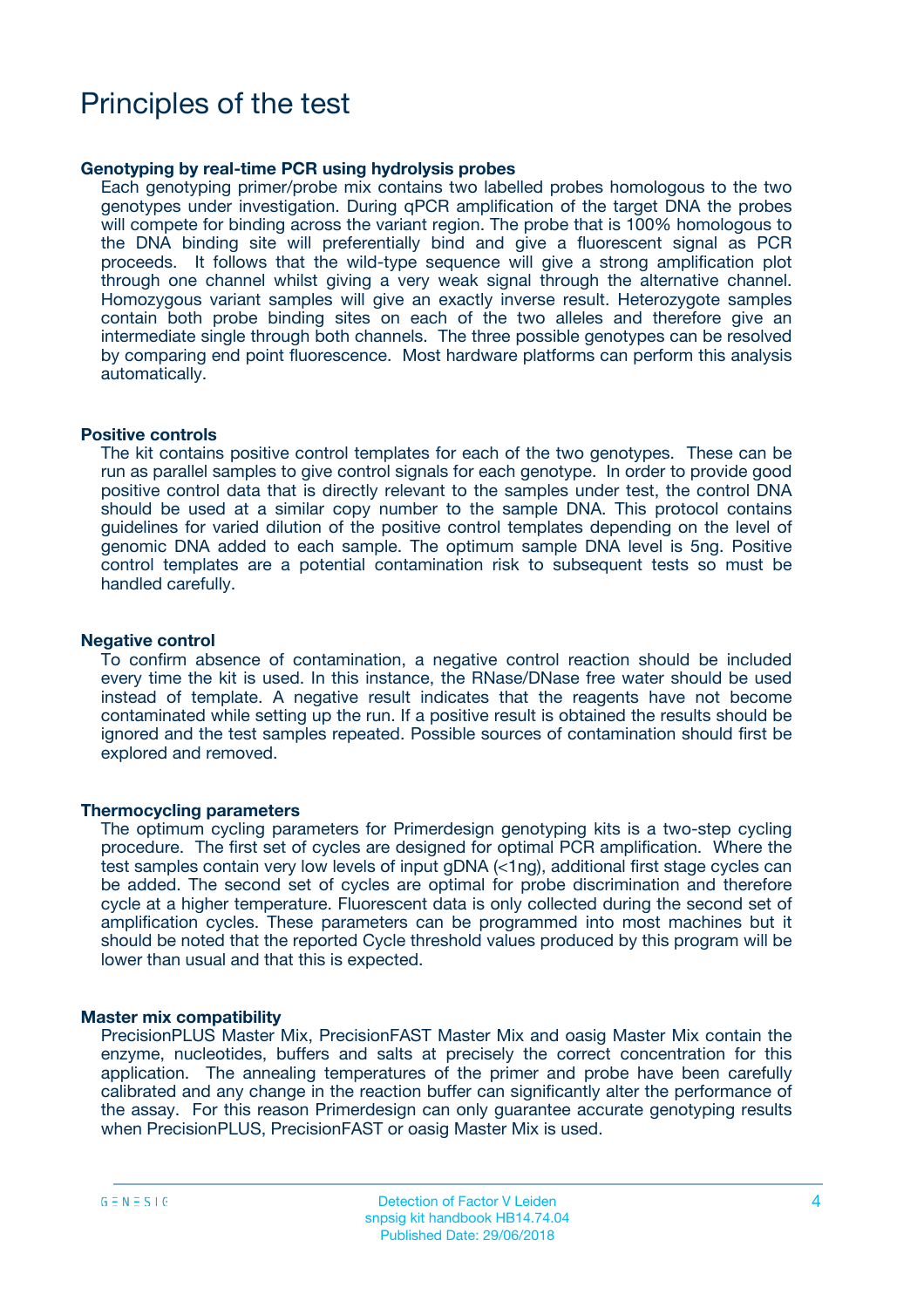### Resuspension Protocol

To minimize the risk of contamination with foreign DNA, we recommend that all pipetting be performed in a PCR clean environment. Ideally this would be a designated PCR lab or PCR cabinet. Filter tips are recommended for all pipetting steps. The positive control template is a significant contamination risk and should therefore be pipetted after negative control and sample wells.

- **1. Pulse-spin each tube in a centrifuge before opening.** This will ensure lyophilised primer and probe mix is in the base of the tube and is not spilt upon opening the tube.
- **2. Resuspend the primer/probe mix in the RNase/DNase free water supplied, according to the table below.**

To ensure complete resuspension, vortex the tube thoroughly.

| Component - Resuspend in water           | <b>Nolume</b> |
|------------------------------------------|---------------|
| <b>Pre-PCR pack</b>                      |               |
| Factor V Leiden primer/probe mix (BROWN) | 55 µl         |

### **3. Resuspend the positive control templates in the template preparation buffer supplied, according to the table below.**

To ensure complete resuspension, vortex each tube thoroughly.

| Component - Resuspend in template preparation buffer | Volume           |
|------------------------------------------------------|------------------|
| <b>Post-PCR heat-sealed foil</b>                     |                  |
| Wild-type Positive Control Template (RED) *          | 500 µl l         |
| Mutant Positive Control Template (RED) *             | $500$ µl $\vert$ |

\* This component contains high copy number template and is a VERY significant contamination risk. It must be opened and handled in a separate laboratory environment, away from the other components.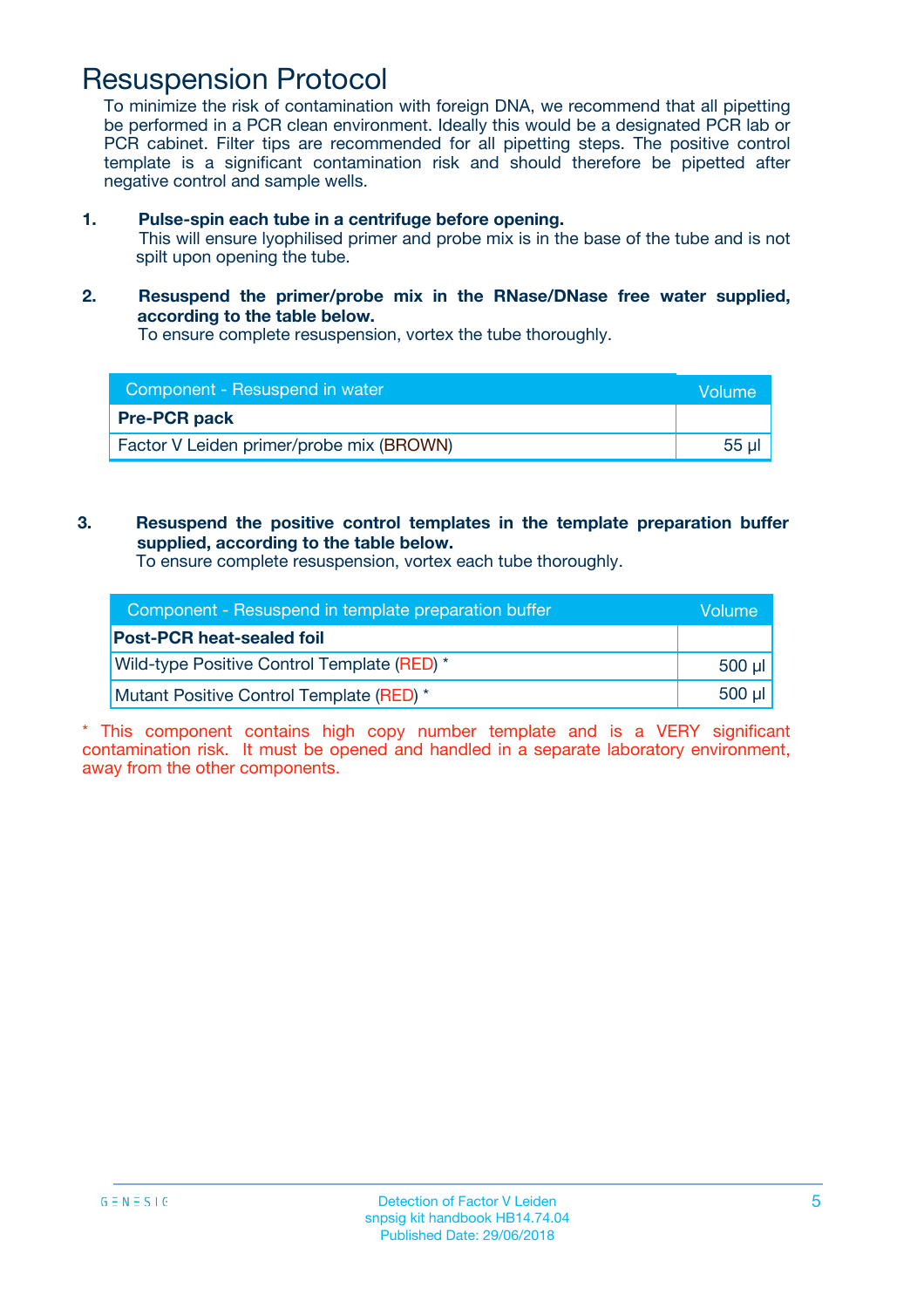# qPCR detection protocol

**1. Prepare a complete genotyping reaction mix for each primer/probe mix according to the table below:**

Include sufficient reactions for all samples, positive and negative controls.

| Component                                                | Volume   |
|----------------------------------------------------------|----------|
| oasig, PrecisionPLUS or PrecisionFAST 2X qPCR Master Mix | 10 µl    |
| Factor V Leiden primer/probe mix (BROWN)                 | 1 µI     |
| RNase/DNase free water (WHITE)                           | $4 \mu$  |
| <b>Final Volume</b>                                      | $15 \mu$ |

- **2. Pipette 15µl of this mix into each well according to your qPCR experimental plate set up.**
- **3. Prepare DNA templates for each of your samples.**
- **4. Pipette 5µl of DNA template into each well, according to your experimental plate set up.**

To obtain a strong signal, the recommended input DNA concentration is 0.2-2ng/µl (1-10ng in total) with the ideal total being 5ng. For negative control wells use 5µl of RNase/DNase free water. The final volume in each well is 20µl.

#### **5. Dilute positive control DNA in template preparation buffer**

It is important that the input copy number for the positive control DNA is matched to the amount of sample DNA being added to each reaction. The positive control DNA must be diluted according to the table below:

| Sample input DNA | Positive control dilution factor |  |
|------------------|----------------------------------|--|
| 10 <sub>ng</sub> | 1:25                             |  |
| 5 <sub>ng</sub>  | 1:50                             |  |
| 1ng              | 1:250                            |  |

**6. Pipette 5µl of each positive control DNA according to your experimental plate set up.**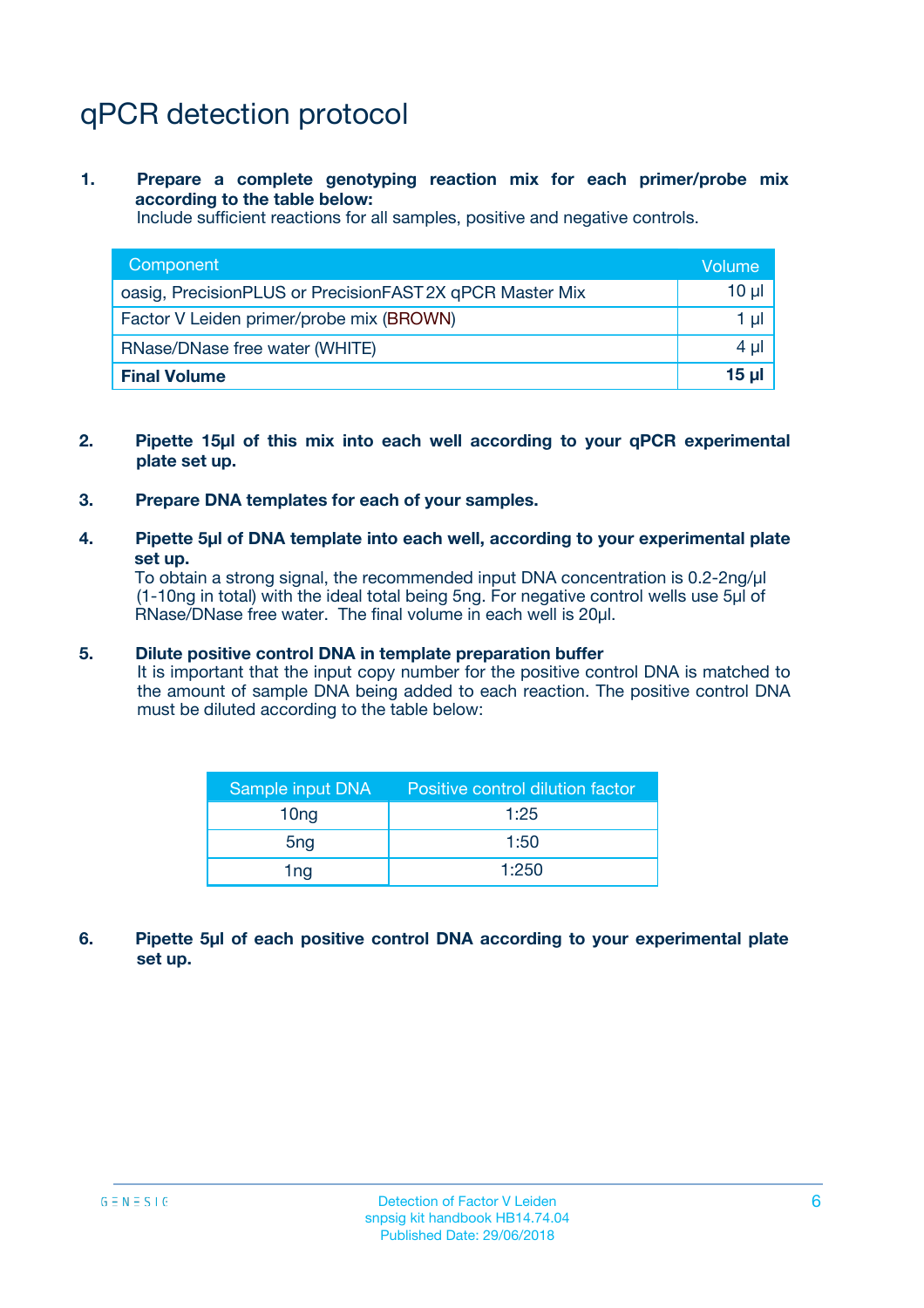# qPCR amplification protocol

For machines that can be programmed to include 2 cycling stages the following protocol is recommended for optimum resolution between genotypes

If using oasig Master Mix, DO NOT add ROX to the master mix as a passive reference. If using a machine that uses ROX as a passive reference then the passive reference must be turned off or set to "none" indicating no passive reference.

Protocol for oasig, PrecisionPLUS or PrecisionFAST 2X qPCR Master Mix

|               | <b>Step</b>                   | <b>Time</b>     | <b>Temp</b> |
|---------------|-------------------------------|-----------------|-------------|
|               | Enzyme activation             | 2 min           | 95 °C       |
| Cycling x10** | Denaturation                  | 10 <sub>s</sub> | 95 °C       |
|               | <b>Extension</b>              | <b>60s</b>      | 60 °C       |
| Cycling x35   | Denaturation                  | 10 <sub>s</sub> | 95 °C       |
|               | Extension (DATA COLLECTION) * | 60s             | 66 °C       |

\* Fluorogenic data should be collected during this step through the **ROX** and **VIC** channels \*\* where the sample amount is 1ng or less per well, add 5 cycles to the first stage (15 cycles)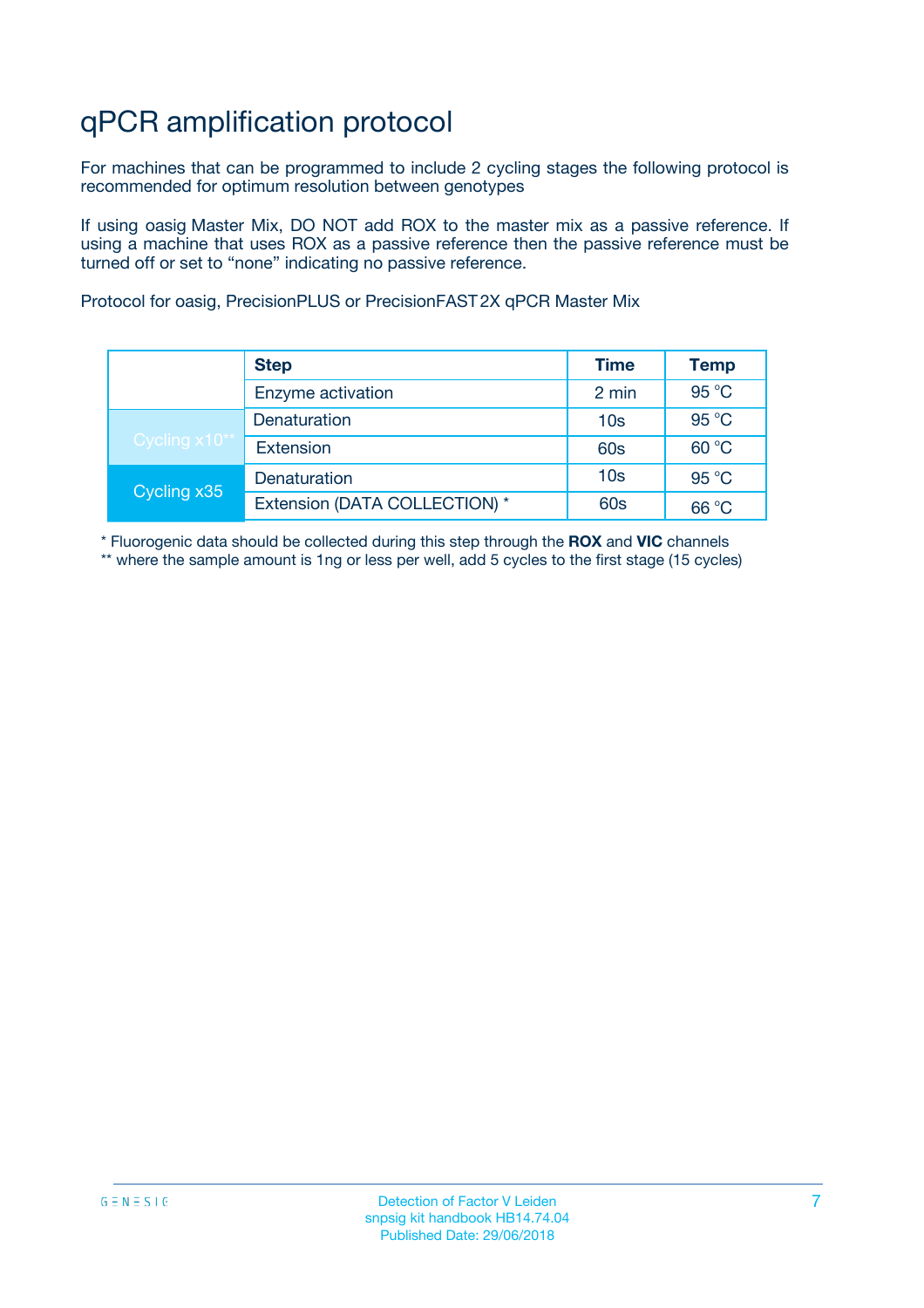### Interpretation of results

The wild-type probe is labelled to read through the ROX channel whilst the mutant probe is labelled to read through the VIC channel. On wild-type sequences the ROX channel will give a strong amplification plot and the VIC channel none or very low detection. The signals are reversed on mutant samples. Heterozygote samples will give an intermediate signal through both ROX and VIC channels.

The genotype of each sample is calculated by comparing the ratio of signals between the two channels (ROX and VIC).

### **Sample data**



### Wild Type sample (**WT signal, Mutant signal**)

Variant DNA sample (**WT signal**, **Mutant signal**)